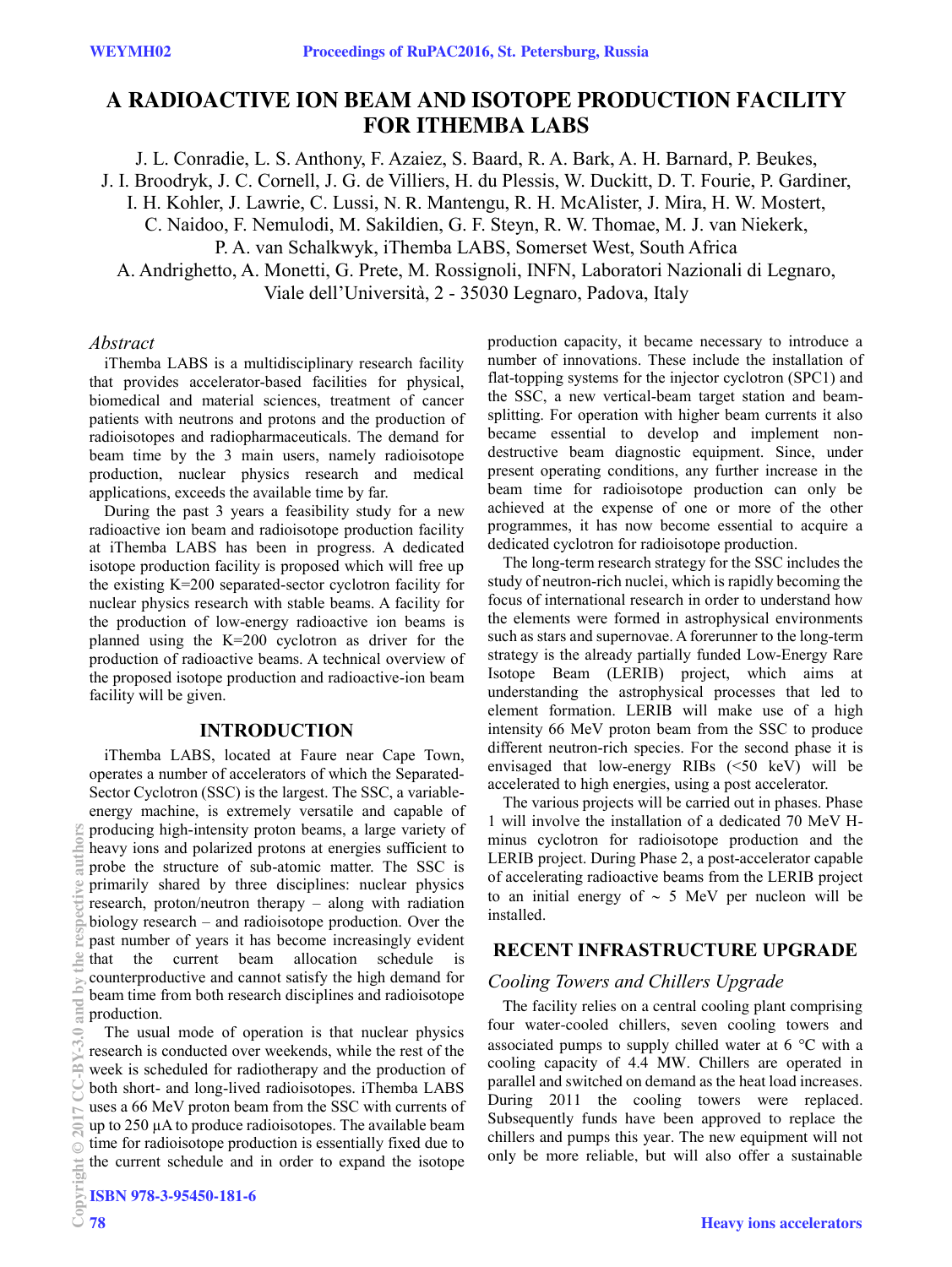energy saving due to the high Coefficient of Performance (COP) of the modern technology chiller units.

# *4 MVA Uninterruptable Power Supply Battery Replacement*

A total of 4 banks, each consisting of 264 X BAE 25 OGI 2000 batteries, were installed. The new installation of lowantimony alloy, vented lead-acid batteries has a lifespan of 20 years. The capacity of the installation is designed to keep the accelerator facilities operational for 20 minutes at full load.

### *New Digital Low-Level RF Control System*

A new digital low-level RF (DLLRF) control system to replace the 30-year-old analogue RF control systems has successfully been developed. The system [1] shown in Fig. 1 is field-programmable-gate-array (FPGA) based and is capable of synthesizing RF signals between 5 MHz and 100 MHz in steps of 1 µHz. It can achieve a closed-loop amplitude stability of better than 1/10000 and a closedloop phase stability of less than 0.01º. Six of the systems are currently in operation on the two injector cyclotrons. In total, 35 production systems have been manufactured and installation will be completed during the coming months.



Figure 1: The new digital, low-level RF control system.

# **THE RADIOISOTOPE PRODUCTION FACILITY**

To increase beam time for research and to the production capacity of radioisotopes, a dedicated production facility is proposed. Full use will be made of existing building infrastructure to establish an independent radioisotope production facility. A commercial 70 MeV H-minus cyclotron will be installed in the current underutilised neutron therapy vault, while the proton therapy vault and a third redundant vault will house a number of isotope production target stations (see Fig. 2). Repurposing of existing building infrastructure makes this configuration the least complex and potentially realises significant savings from an investment and future maintenance point of view. The existing radioisotope production facilities will provide increased opportunities for research regarding new radioisotopes and will also be available as an emergency

backup for the new facilities. With this proposal, beams from the 70 MeV cyclotron could also service all the nuclear physics vaults as well as the target ion source of the LERIB project. An additional vault can be added next to the current proton therapy vault for dedicated radiation biology research. This approach is preferred, because of the cost saving aspect and the versatility of delivering beams to a large number of different end users and it also does not preclude neutron and proton therapy research from continuing. The department concerned is currently drafting long-range plans to support the continuation of the research, closely linked to radiation biology and radioisotopes research.

The proposed timeline realises the completion of Phase 1 in four years, i.e. three years to build the cyclotron and the fourth year for installation, testing, commissioning and ramping up of the beam intensities to the required levels for routine radioisotope production and research.

### *70 MeV H-Minus Cyclotron*

The 70 MeV cyclotron will be procured from a commercial manufacturer. The cyclotron will have a dual beam delivery system with beam current up to 350 µA on each delivery port. Preliminary studies and discussions with two manufacturers have shown that it will be possible to fit the cyclotron from either manufacturer into the neutron therapy vault, as shown in Fig. 2. Detail information regarding the two commercially available cyclotrons can be found in references [2, 3]. Procurement will be done by means of a tender process that will request the 70 MeV cyclotron to be supplied inclusive of the switching magnets at the two extraction ports. Determining factors for a successful bid will include aspects like the maximum beam current delivery per extraction port, beam loss in the cyclotron and beamlines, ease of maintenance/service of cyclotron and final cost.

The components required for the beamlines that will deliver the beams to the four target stations will be designed and manufactured by iThemba LABS.

### *Radionuclide Production Target Stations*

The design of the bombardment stations for radionuclide production with 70 MeV proton beams of high intensity will be similar (but not identical) to the existing horizontalbeam target station ("Elephant") that has been in routine operation at iThemba LABS for 26 years [4]. The targets will be irradiated outside the beamline vacuum, surrounded by a composite radiation shield during bombardment (see Fig. 3). A helium-cooled, double-foil Havar window will serve to isolate the vacuum from the station. A four-sector graphite collimator located in the radiation shield immediately upstream of the double-foil window will assist with the beam focusing and centering, by providing current read-out on each sector. The beam will be swept in a circular mode around the beam axis in order to spread the thermal load over a larger surface area of the target. An electro-pneumatically controlled pusher arm will connect the cooling water to a target holder.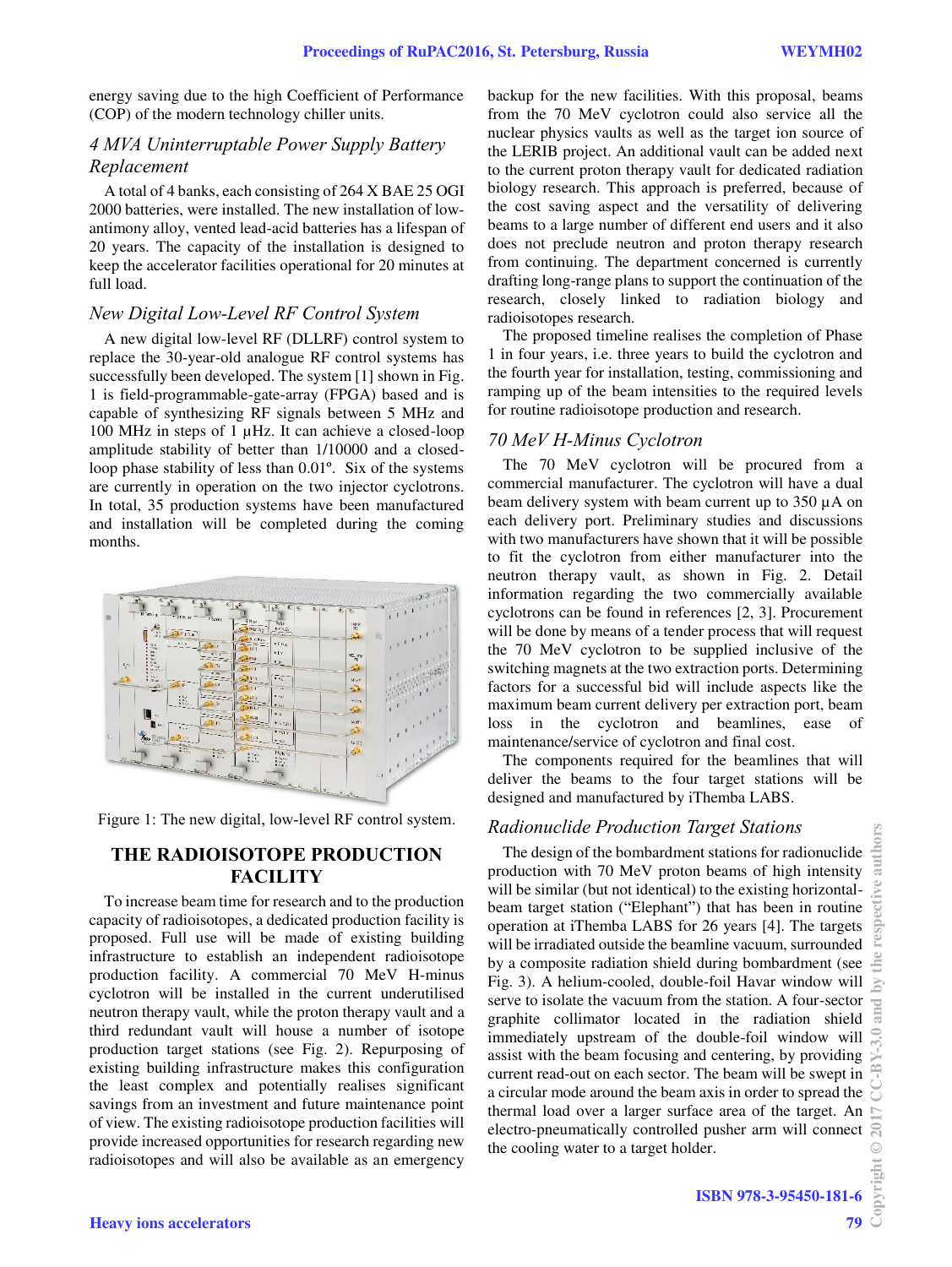All target stations will be serviced by an electricallydriven target transport trolley which moves on rails, connecting the irradiation vaults to a hot-cell complex, target loading facility and a target store. The transfer of target holders to and from a target station and the transport trolley will be facilitated by means of a remote-controlled robot arm. Each target station will be electrically isolated from earth and the beam transport infrastructure in order to permit accurate measurement of the beam current and accumulated charge. Each target station will therefore act as a faraday cup.

Development of new targetry, compatible with a 70 MeV proton beam and intensities up to 350  $\mu$ A, has commenced. An optimized tandem target for the simultaneous production of 82Sr and 68Ge will consist of a stainless-steel (S316) encapsulated Rb disc in the highenergy slot and a Nb-encapsulated Ga disc in the lowenergy slot. The relevant energy windows of the Rb and Ga target materials will be  $61.8 - 37.7$  MeV and  $24.8 - 0$  MeV, respectively. The "dead layers" in the target are due to the encapsulation materials, cooling water layers and the beam entrance window located on the target holder: such dead layers are unavoidable.

The evaluation of the local radiation shield has recently been performed by means of Monte Carlo simulations with the code FLUKA [5]. The cylindrical geometry of a target station and the off-centre location of the target holder were modelled accurately, as shown in Fig. 3. Also, the tandem target described above was accurately modelled, including

the cooling-water. Fig. 4 shows the results of a neutron fluence scan when a 70 MeV proton beam of 350 µA is incident on the target. The origin was defined as the center of the beam spot on the front face of the target, the z-axis along the beam direction, a vertical y-axis and a horizontal x-axis. The scan shown in Fig. 4 is along the positive xaxis. A similar plot is shown with the local radiation shield omitted. The vertical dashed lines indicate the intersection of the shielding material boundaries and the x-axis. It is clear that at the location of the outer surface of the target station, the neutron fluence is between 2 and 3 orders of magnitude lower than what would be the case if the shielding is omitted. Inside the station, the presence of the shield leads to a build-up of the neutron fluence. Most of the attenuation and absorption occurs in the paraffin wax layer (20 cm thick, containing 4% B4C by weight). This hydrogenous layer, however, is only effective for thermalizing neutrons entering with relatively low energies (below about 4 MeV) and finally capturing more than 99% of them. This is why a 50 cm thick inner Fe layer is required. The Fe layer effectively slows down fast neutrons to intermediate energies by inelastic scattering. The outer Pb layer mainly serves to attenuate gamma-rays, in particular the 2.2 MeV photons emitted in the capture of thermal neutrons by hydrogen. The total thickness of the local radiation shield is largely dictated by the available space, while the optimum thicknesses of the three complementary shielding materials have been determined by means of Monte Carlo simulations.



Figure 2: Layout of the new cyclotron and radioisotope production facilities utilising the existing and redundant therapy vaults shown on yellow background. The 70 MeV cyclotron is shown in red and the 4 target stations are shown in brown. The LERIB facility in relation to the existing infrastructure is shown on the brown background.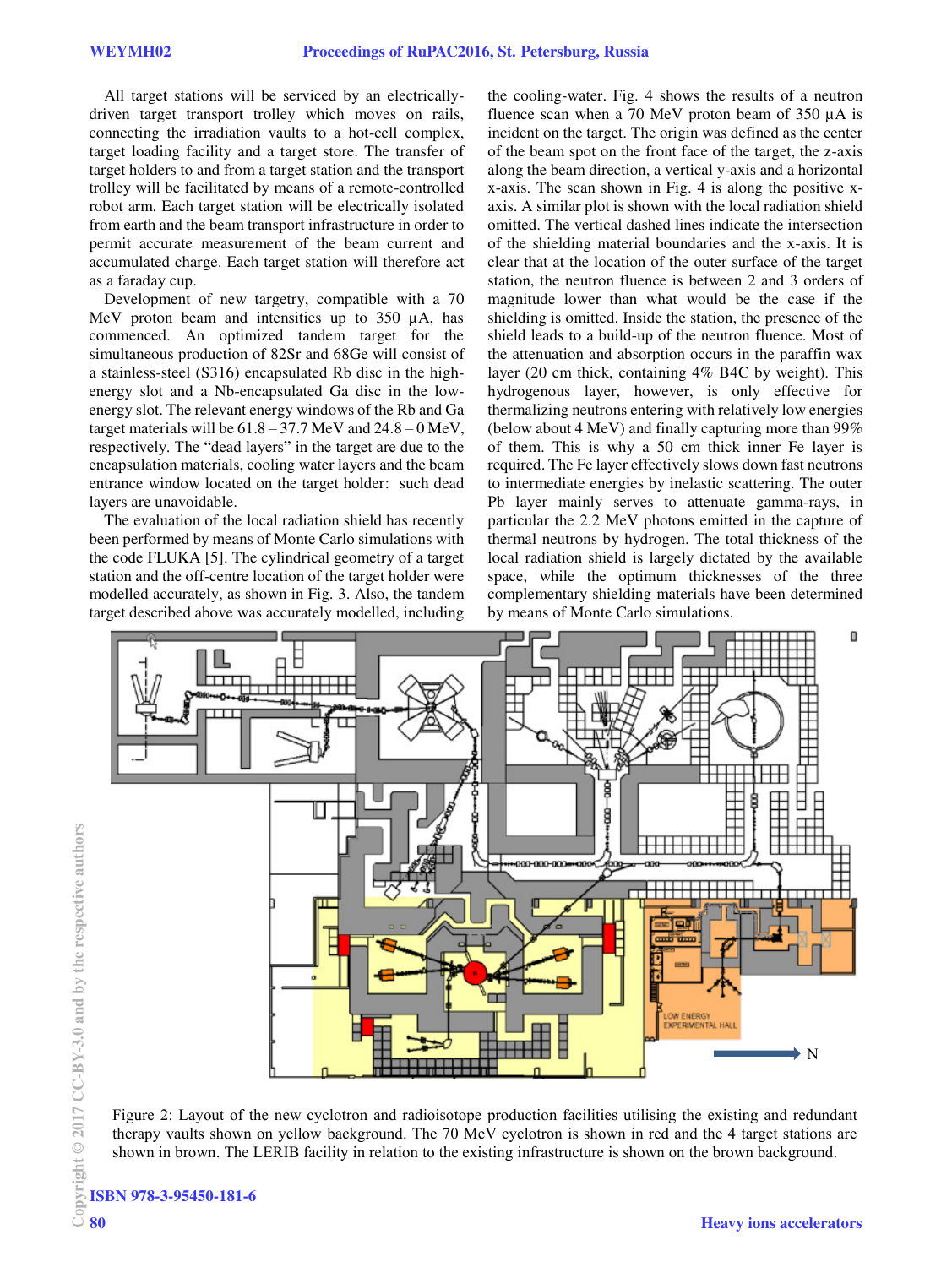

Figure 3: A vertical section along the beam axis through the local radiation shield of the target station.



Figure 4: Neutron fluence scan, performed with the FLUKA code, along the x-axis (see text) through the target station for the case of an incident 70 MeV proton beam of 350 µA intensity on a tandem Rb/Ga target.

#### *Shielding/Radiation Safety*

To accommodate the cyclotron, beamlines and target stations, extensive modifications have to be made to the shielding of therapy vaults. To enlarge the vaults parts, mainly corner sections, of the vault walls will have to be modified. Because the planned beam intensities are much higher and the beam directions will be different, additional shielding, in the form of large blocks, will have to be attached to some walls. For the same reasons the existing labyrinths, for access of staff and equipment, will no longer provide sufficient shielding and they also partly block the installation route for the cyclotron. Some of the existing blocks will be rearranged to form a new, much narrower, labyrinth for the cyclotron vault. For the two production vaults lack of space does not allow the use of labyrinths and a combination of movable doors and blocks is planned. An essential requirement is provision for transport of the targets from the four target stations through labyrinths to the existing radioisotope production vault.

The existing air-conditioning equipment and ducts in the shielding walls will be used. The installed cooling capacity allows nine air changes per hour. In the existing radioisotope production vault the air is changed six times per hour. The only modification required is installation of HEPA filters and extraction fans in the air outlets from the vaults.

A radiation and equipment safety-interlocking system will monitor the status of vaults, doors, faraday cups, neutron shutters, radiation monitors and power supplies to prevent unsafe conditions and interrupt the beam in case of equipment failure.

Tentatively, the maximum permitted dose rate in areas where radiation workers will regularly work has been specified as 2.5 μSv/h. In less accessible regions, such as on top of the roof beams, at a height 7 m and more, a dose rate of 15 μSv/h is considered acceptable.

It is foreseen that during the early stages of operation, beam currents of several tens of micro-amperes will be stopped on copper faraday cups to optimize the cyclotron and beamline settings. In the cyclotron vault, it will sometimes be necessary to insert faraday cups in the beamlines from both ports. Because of the low beam losses in the cyclotron and its self-shielding characteristics, radiation from the faraday cups will be the determining factor for the shielding dimensions.

The present design of the new shielding layout, taking into account access for services, equipment and personnel, is based on reports about the design of the existing facilities [6, 7, 8, 9] and more recent data [10, 11], as well as on radiation dose rate measurements at iThemba LABS. Scaling and interpolation of the data, as well as calculations, led to the present design.

To verify that the calculations are not too crude, measurements of the dose rates were made, using a 10 μA, 66 MeV proton beam on faraday cups in vaults with different roof beam dimensions. The results were compared with calculations based on the graphs and table of Chen et al. [11], from which the neutron source term and attenuation lengths in concrete were determined. For comparison with results in the literature it is important to note the differences in concrete densities that are used.

Neutron dose rates of 21 μSv/h and 0.6 μSv/h per μA were measured for 1.5 m and 2 m thick roof beams, respectively, for a beam height of 1.5 m and a roof height of 3 m, below the concrete beams, which have a density of 2.35 g/cc. The copper thickness of the faraday cup and its support from the beam position to the top is 5 cm. The wall thickness of the stainless steel vacuum chamber is 3 mm.

For the cyclotron vault, 4 layers of roof beams with a total thickness of 3 m are planned. For the production vaults three layers with a total thickness of 2.25 m will be sufficient. The foundations of the vault basements consist of an 800 mm thick layer of concrete which can be increased to a total thickness of 2 m to limit ground water activation. Finally, Monte Carlo simulations will be done to determine whether the objectives have been met and if significant savings can be made by reducing the number of roof beams and simplifying the labyrinth of the cyclotron vault. The maximum permitted dose rates and beam currents that will be stopped on the faraday cups have to be reconsidered and finally specified.

auth